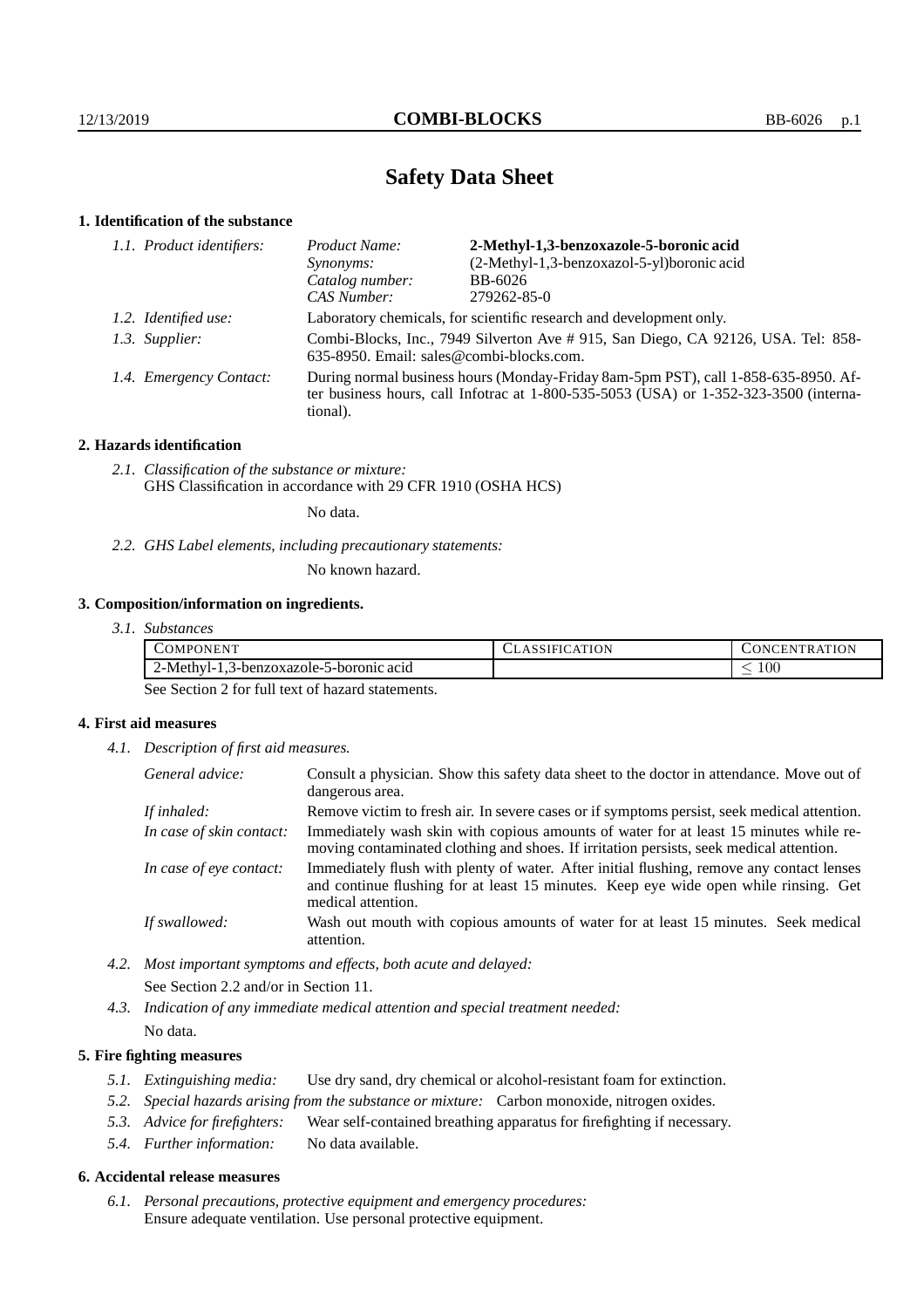|                                                                                                                                                                                        | 6.2. Environmental precautions:                                                                                                                                                                                                                                     |                                                                                                                                                                                                                                                                    |  |  |
|----------------------------------------------------------------------------------------------------------------------------------------------------------------------------------------|---------------------------------------------------------------------------------------------------------------------------------------------------------------------------------------------------------------------------------------------------------------------|--------------------------------------------------------------------------------------------------------------------------------------------------------------------------------------------------------------------------------------------------------------------|--|--|
|                                                                                                                                                                                        |                                                                                                                                                                                                                                                                     | Should not be released into the environment. See Section 12 for additional ecological information.                                                                                                                                                                 |  |  |
|                                                                                                                                                                                        | 6.3. Methods and materials for containment and cleaning up:                                                                                                                                                                                                         |                                                                                                                                                                                                                                                                    |  |  |
|                                                                                                                                                                                        | Sweep up or vacuum up spillage and collect in suitable container for disposal.                                                                                                                                                                                      |                                                                                                                                                                                                                                                                    |  |  |
|                                                                                                                                                                                        | 6.4. Reference to other sections:                                                                                                                                                                                                                                   |                                                                                                                                                                                                                                                                    |  |  |
|                                                                                                                                                                                        | Refer to protective measures listed in Sections 8 and 13.                                                                                                                                                                                                           |                                                                                                                                                                                                                                                                    |  |  |
|                                                                                                                                                                                        | 7. Handling and storage                                                                                                                                                                                                                                             |                                                                                                                                                                                                                                                                    |  |  |
|                                                                                                                                                                                        |                                                                                                                                                                                                                                                                     |                                                                                                                                                                                                                                                                    |  |  |
|                                                                                                                                                                                        |                                                                                                                                                                                                                                                                     | 7.1. Precautions for safe handling: Avoid contact with skin and eyes. Avoid inhalation of vapour or mist. Keep away<br>from sources of ignition - No smoking. Take measures to prevent the build up of electro-<br>static charge. For precautions see section 2.2. |  |  |
|                                                                                                                                                                                        | 7.2. Conditions for safe storage, including any incompatibilities: Store under $-20^{\circ}$ C. Keep container tightly closed in<br>a dry and well-ventilated place. Containers which are opened must be carefully resealed<br>and kept upright to prevent leakage. |                                                                                                                                                                                                                                                                    |  |  |
|                                                                                                                                                                                        | 7.3. Specific end use(s):                                                                                                                                                                                                                                           | Laboratory chemicals, for scientific research and development only.                                                                                                                                                                                                |  |  |
|                                                                                                                                                                                        | 8. Exposure Controls / Personal protection                                                                                                                                                                                                                          |                                                                                                                                                                                                                                                                    |  |  |
|                                                                                                                                                                                        | 8.1. Control parameters:                                                                                                                                                                                                                                            |                                                                                                                                                                                                                                                                    |  |  |
|                                                                                                                                                                                        | Components with workplace control parameters: Contains no substances with occupational exposure limit values.                                                                                                                                                       |                                                                                                                                                                                                                                                                    |  |  |
|                                                                                                                                                                                        | 8.2. Exposure controls:                                                                                                                                                                                                                                             |                                                                                                                                                                                                                                                                    |  |  |
| Appropriate engineering controls: Ensure that eyewash stations and safety showers are close to the workstation<br>location. Ensure adequate ventilation, especially in confined areas. |                                                                                                                                                                                                                                                                     |                                                                                                                                                                                                                                                                    |  |  |
|                                                                                                                                                                                        | Personal protective equipment:                                                                                                                                                                                                                                      |                                                                                                                                                                                                                                                                    |  |  |
|                                                                                                                                                                                        | Eye/face protection:                                                                                                                                                                                                                                                | Wear appropriate protective eyeglasses or chemical safety goggles as described by OSHA's<br>eye and face protection regulations in 29 CFR 1910.133 or European Standard EN166.                                                                                     |  |  |
|                                                                                                                                                                                        | Skin protection:                                                                                                                                                                                                                                                    | Handle with gloves. Gloves must be inspected prior to use. Use proper glove removal                                                                                                                                                                                |  |  |

technique (without touching glove's outer surface) to avoid skin contact with this product. Dispose of contaminated gloves after use in accordance with applicable laws and good laboratory practices. Wash and dry hands

Body Protection: Complete suit protecting against chemicals, Flame retardant antistatic protective clothing., The type of protective equipment must be selected according to the concentration and amount of the dangerous substance at the specific workplace.

Respiratory protection:

Control of environmental exposure: Prevent further leakage or spillage if safe to do so. Do not let product enter drains.

# **9. Physical and chemical properties**

*9.1. Information on basic physical and chemical properties*

| (a)      | Appearance:                                   | Solid    |
|----------|-----------------------------------------------|----------|
| (b)      | Odour:                                        | No data  |
| (c)      | Odour Threshold:                              | No data  |
| (d)      | $pH$ :                                        | No data  |
| (e)      | Melting point/freezing point:                 | No date. |
| (f)      | Initial boiling point and boiling range:      | No data  |
| (g)      | Flash point:                                  | No data  |
| (h)      | Evaporatoin rate:                             | No data  |
| (i)      | Flammability (solid, gas):                    | No data  |
| (j)      | Upper/lower flammability or explosive limits: | No data  |
| $\rm(k)$ | Vapour pressure:                              | No data  |
| (1)      | Vapour density:                               | No data  |
| (m)      | Relative density:                             | No data  |
| (n)      | Water solubility:                             | No data  |
| $\circ$  | Partition coefficient: n-octanol/water:       | No data  |
| (p)      | Auto-ignition:                                | No data  |
| (q)      | Decomposition temperature:                    | No data  |
| (r)      | Viscosity:                                    | No data  |
| (s)      | Explosive properties:                         | No data  |
| (t)      | Oxidizing properties:                         | No data  |